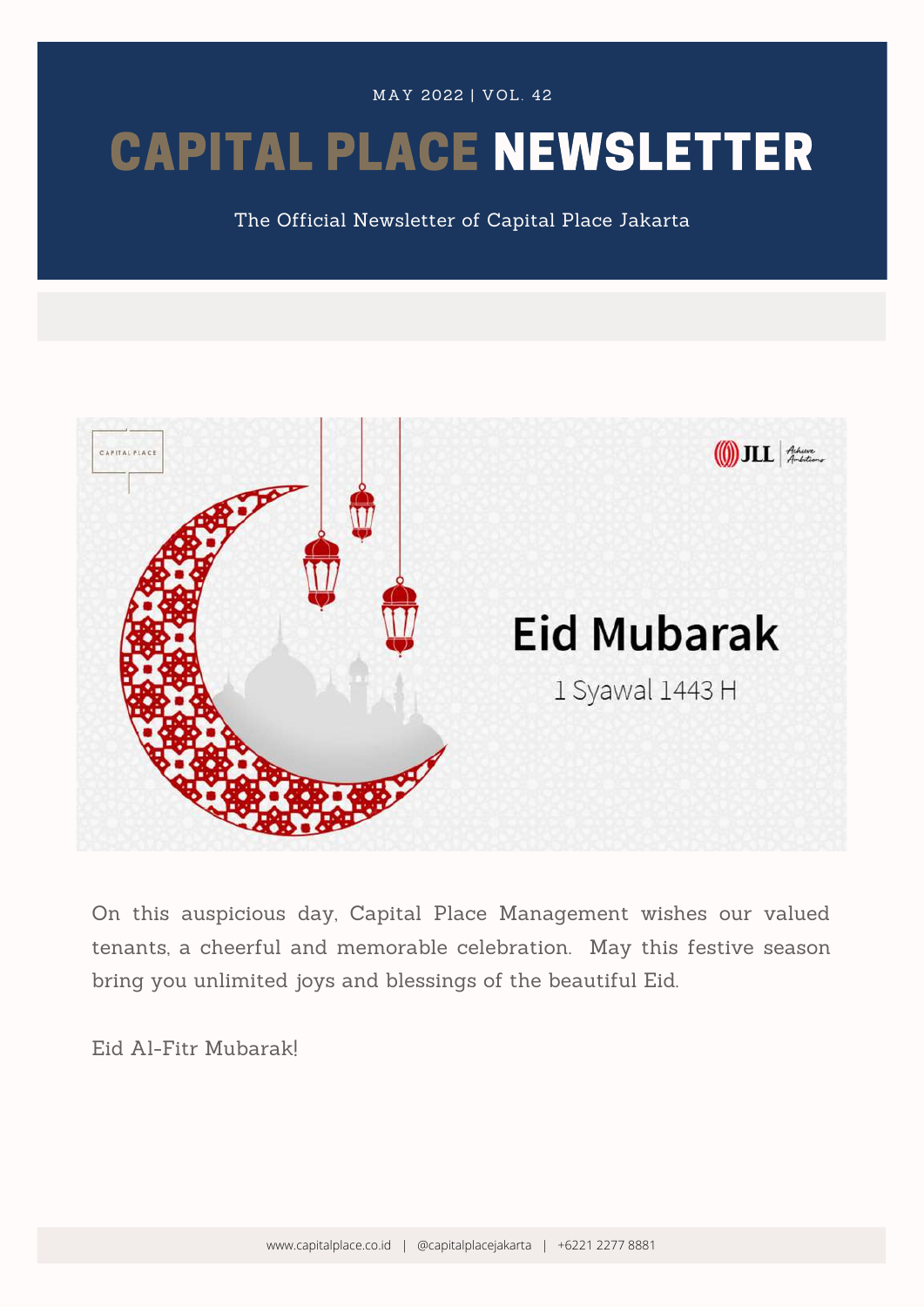### RAMADAN CHARITY 2022



Ramadan is a month of immense blessings, and giving charity in this month is one of the best ways we can show support for our human family.

On 20th April 2022, Capital Place donated Iftar meals and hampers to the less fortunate children of Yayasan At-Taysier Kuningan Barat. A very big thank you to PT. Mahkota Prima Properti for their generous support.

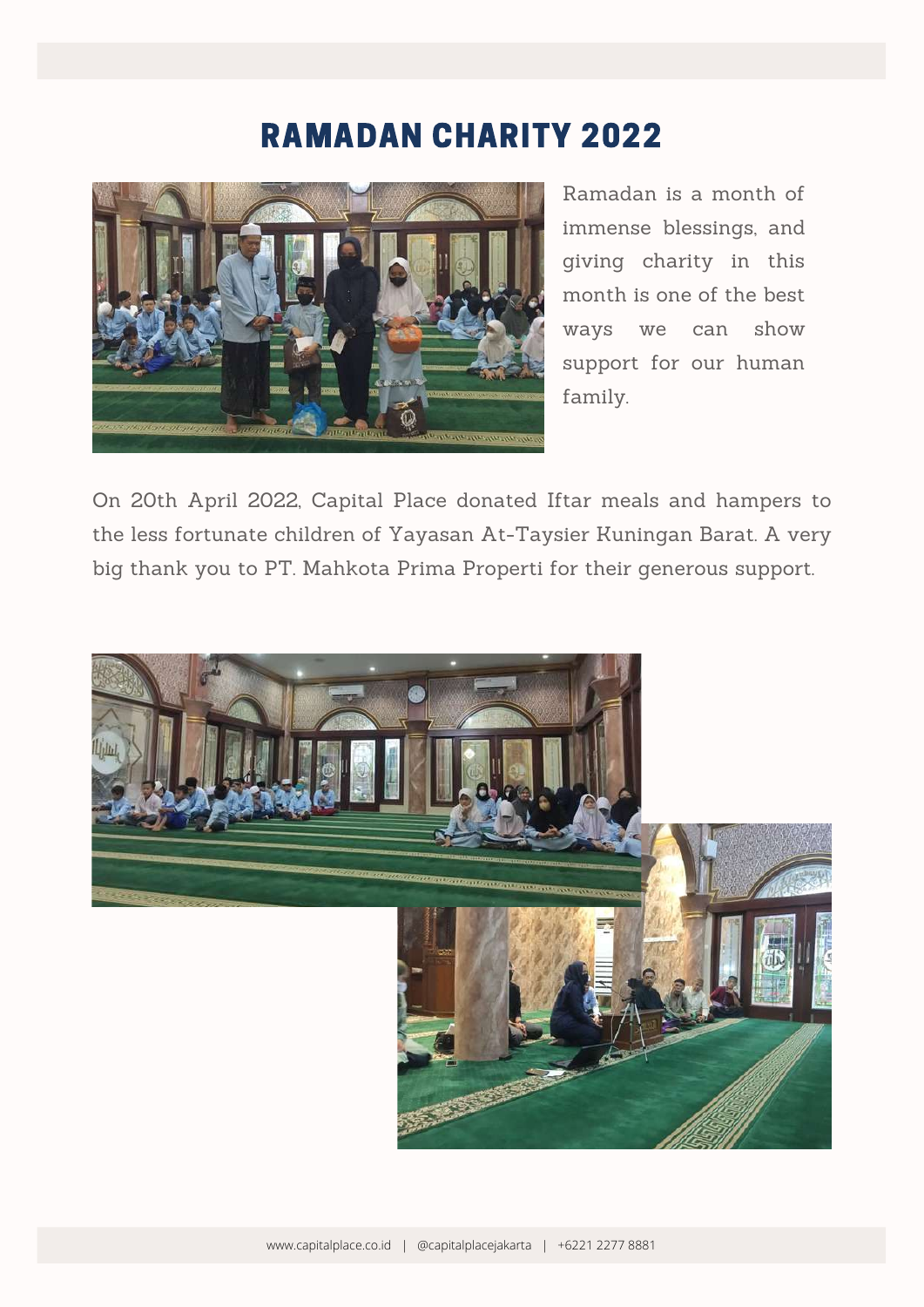## CAPITAL PLACE SHUTTLE SERVICE



We are pleased to inform you that our free shuttle car service has added one extra vehicle to facilitate trips between the SCBD area and Capital Place.

Our shuttle car is available in the morning, lunch time and evening.

For further information and a Shuttle timetable, please contact the Concierge

## WINNER OF KARTINI PHOTO CONTEST

Congratulations to Ms. Nadya Anissa from Lamudi who participated in Kartini Photo Contest this year. Please look forward to our next competition!

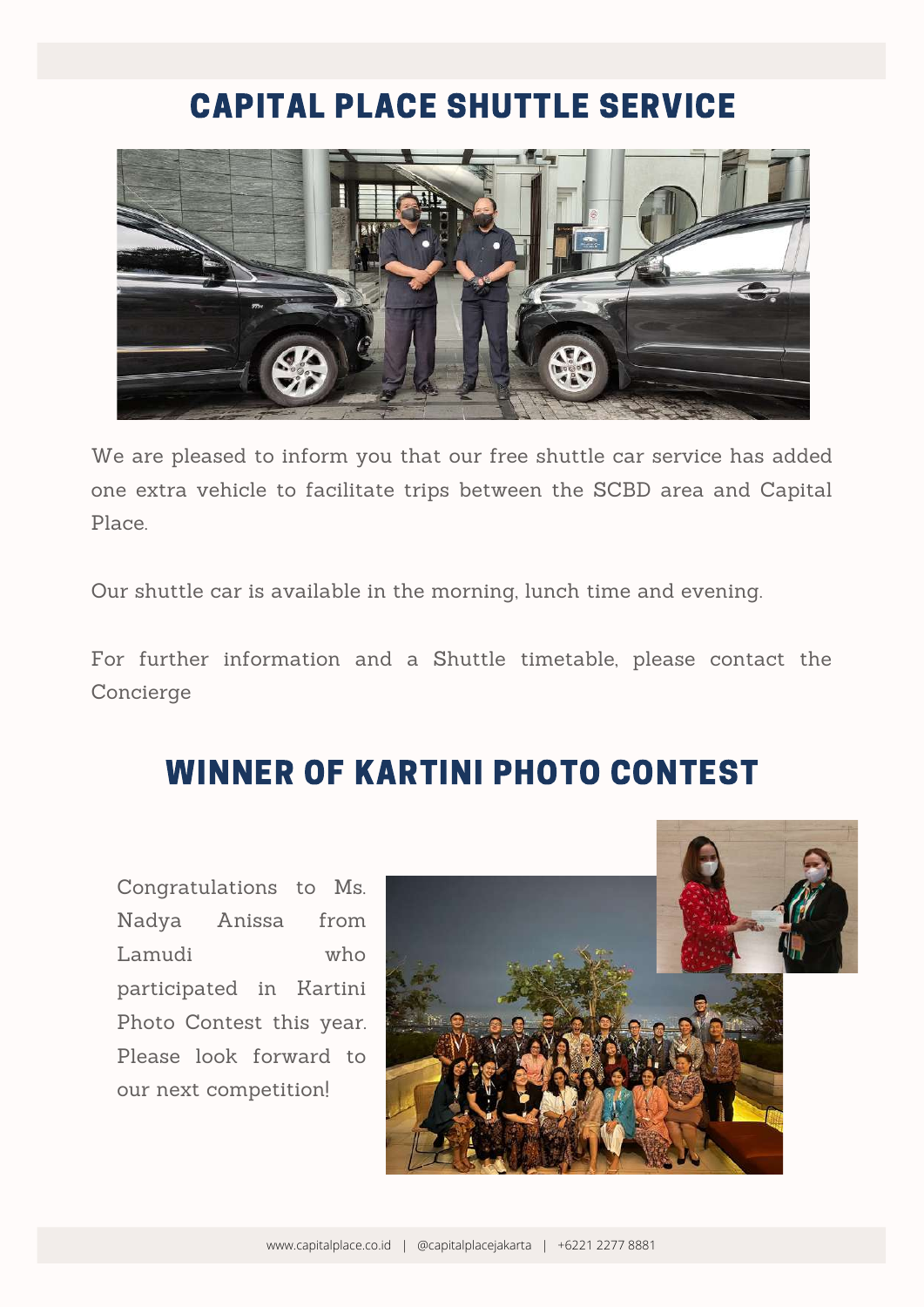### BENEFITS OF INTERMITTENT FASTING

An article by Deasy

Many diets focus on what to eat, but intermittent fasting is all about when you eat.



With intermittent fasting, you only eat during a specific time. Fasting for a certain number of hours each day or eating just one meal a couple days a week, can help your body burn fat. And scientific evidence points to some health benefits, as well.

There are several different ways to do intermittent fasting, but they are all based on choosing regular time periods to eat and fast. For instance, you might try eating only during an eighthour period each day and fast for the remainder. Or you might choose to eat only one meal a day two days a week. There are many different intermittent fasting schedules.

It's important to check with your doctor before starting intermittent fasting. Once you get his or her go-ahead, the actual practice is simple. You can pick a daily approach, which restricts daily eating to one six- to eight-hour period each day. For instance, you may choose to try 16/8 fasting: eating for eight hours and fasting for 16.

Another, known as the 5:2 approach, involves eating regularly five days a week. For the other two days, you limit yourself to one 500–600 calorie meal.

The New England Journal of Medicine revealed data about a range of health benefits associated with the practice. These include a longer life, a leaner body and a sharper mind.

Here are some intermittent fasting benefits research has revealed so far:

#### Changes the function of hormones, cells, and genes

Here are some of the changes that occur in your body during fasting:

- Insulin levels. Blood levels of [insulin](https://www.healthline.com/health/type-2-diabetes/insulin) drop significantly, which facilitates fat burning
- Human growth hormone (HGH) levels. The blood levels of human growth [hormone](https://www.healthline.com/nutrition/11-ways-to-increase-hgh) (HGH) may increase dramatically. Higher levels of this hormone facilitate fat burning and muscle gain, and have numerous other benefits
- Cellular repair. The body induces important cellular repair processes, such as removing waste material from cells
- Gene expression. There are beneficial changes in several genes and molecules related to longevity and protection against disease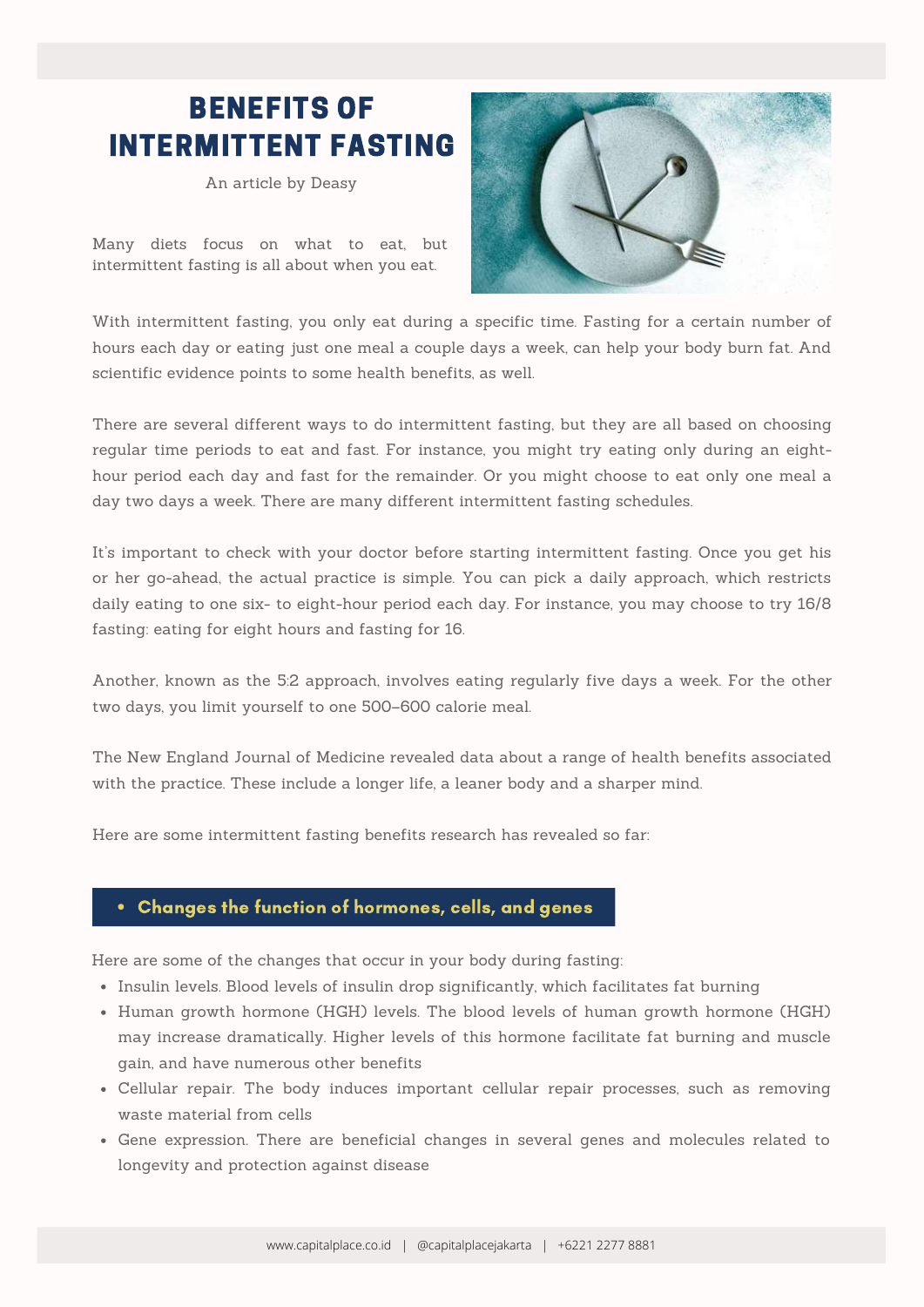#### Can help you lose weight and visceral fat

Generally speaking, intermittent fasting will make you eat fewer meals and enhances hormone function to facilitate weight loss.

#### Can reduce insulin resistance, lowering your risk for type 2 diabetes

In human studies on intermittent fasting, fasting blood sugar has been reduced by 3–6% over the course of 8–12 weeks in people with prediabetes. Fasting insulin has been reduced by 20–31%

#### Can reduce oxidative stress and inflammation in the body

This should have benefits against aging and development of numerous diseases.

#### May be beneficial for heart health

Studies show that intermittent fasting can improve numerous risk factors for heart disease, such as blood pressure, cholesterol levels, triglycerides, and inflammatory markers.

#### May help prevent cancer

Fasting has been shown to have several [beneficial](https://www.healthline.com/nutrition/fasting-benefits) effects on metabolism that may lead to reduced risk of cancer. Promising evidence from animal studies indicates that intermittent fasting or diets that mimic fasting may help prevent cancer. Research in humans has led to similar findings, although more studies are needed. There's also some evidence showing that fasting reduced various side effects of chemotherapy in humans

#### Has benefits for your brain and may help prevent Alzheimer's disease

Intermittent fasting improves various metabolic features known to be important for brain health. Intermittent fasting helps reduce oxidative stress, inflammation, blood sugar [levels,](https://www.healthline.com/nutrition/15-ways-to-lower-blood-sugar) insulin [resistance](https://www.healthline.com/nutrition/improve-insulin-sensitivity). Also, in a series of case reports, a lifestyle intervention that included daily short-term fasts was able to significantly improve Alzheimer's symptoms in 9 out of 10 people

#### May extend your lifespan, helping you live longer

Given the known benefits for metabolism and all sorts of health markers, it makes sense that intermittent fasting could help you live a longer and [healthier](https://www.healthline.com/nutrition/13-habits-linked-to-a-long-life) life.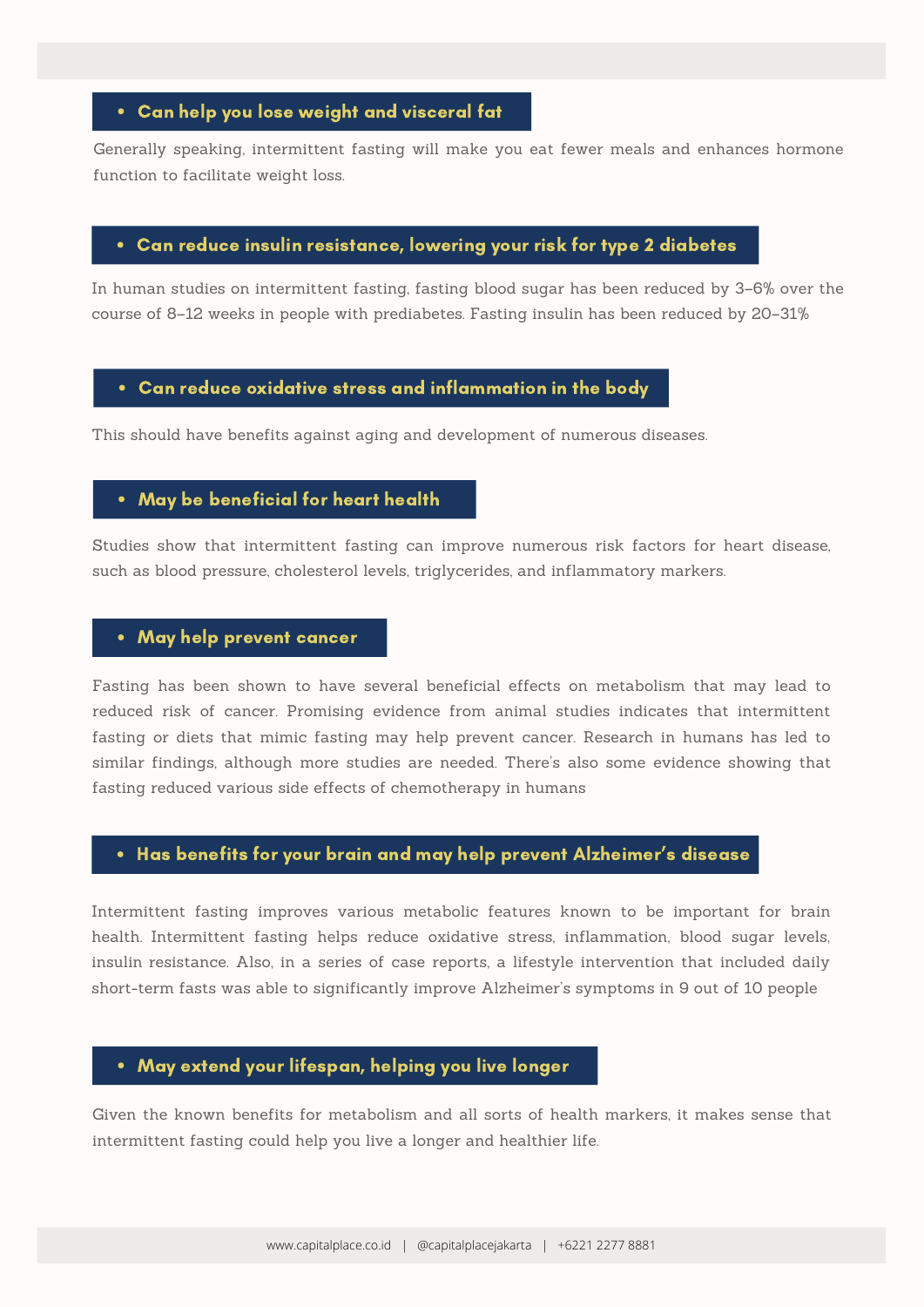## MAY EVENTS IN JAKARTA

### Food + Beverage Indonesia



The exhibition will provide the country's food businesses with the largest collection of food types, equipment, technologies, and production systems for processing, as well as packaging materials along with their suppliers, all at this one-stop venue.

visit foodbeverageindonesia.com for further information

### Java Jazz 2022

After their absence in 2021, the Java Jazz music festival will be back this year and hold its 17th edition on the 27 - 29 May 2022, at JIExpo, Kemayoran, Jakarta, Indonesia.

For tickets and further information, feel free to contact the concierge or visit www.javajazzfestival.com

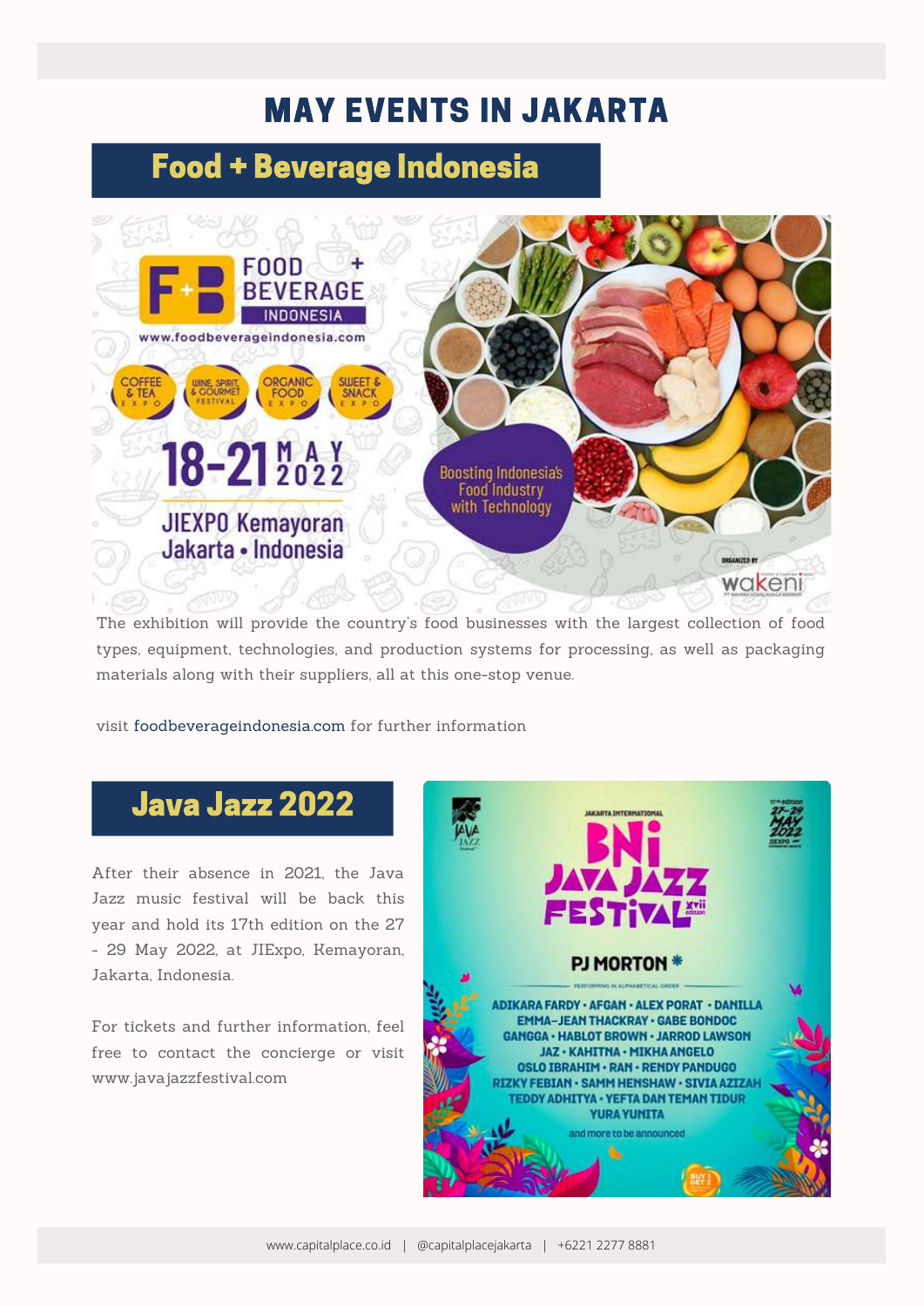### DINING RECOMMENDATIONS

curated by Concierge

## Talassa

Be it on the phinisi boat or the 'station' restaurant, Talassa in PIK is a fresh break from the usual dining experience, where an eager crowd delights in a variety of seafood plates and tropical drinks crafted in collaboration with Oma Elly.

Talassa is located at Cove at [Batavia,](https://www.google.com.au/maps/?q=Array) Golf Island #11B, Pantai Indah Kapuk. They have been opem since late March 2022, and serve fusion, seafood cuisines.



Opening Hours Talassa Station Restaurant : 10 am - 10 pm everyday Talassa Phinisi Boat : 3 pm - 12 am everyday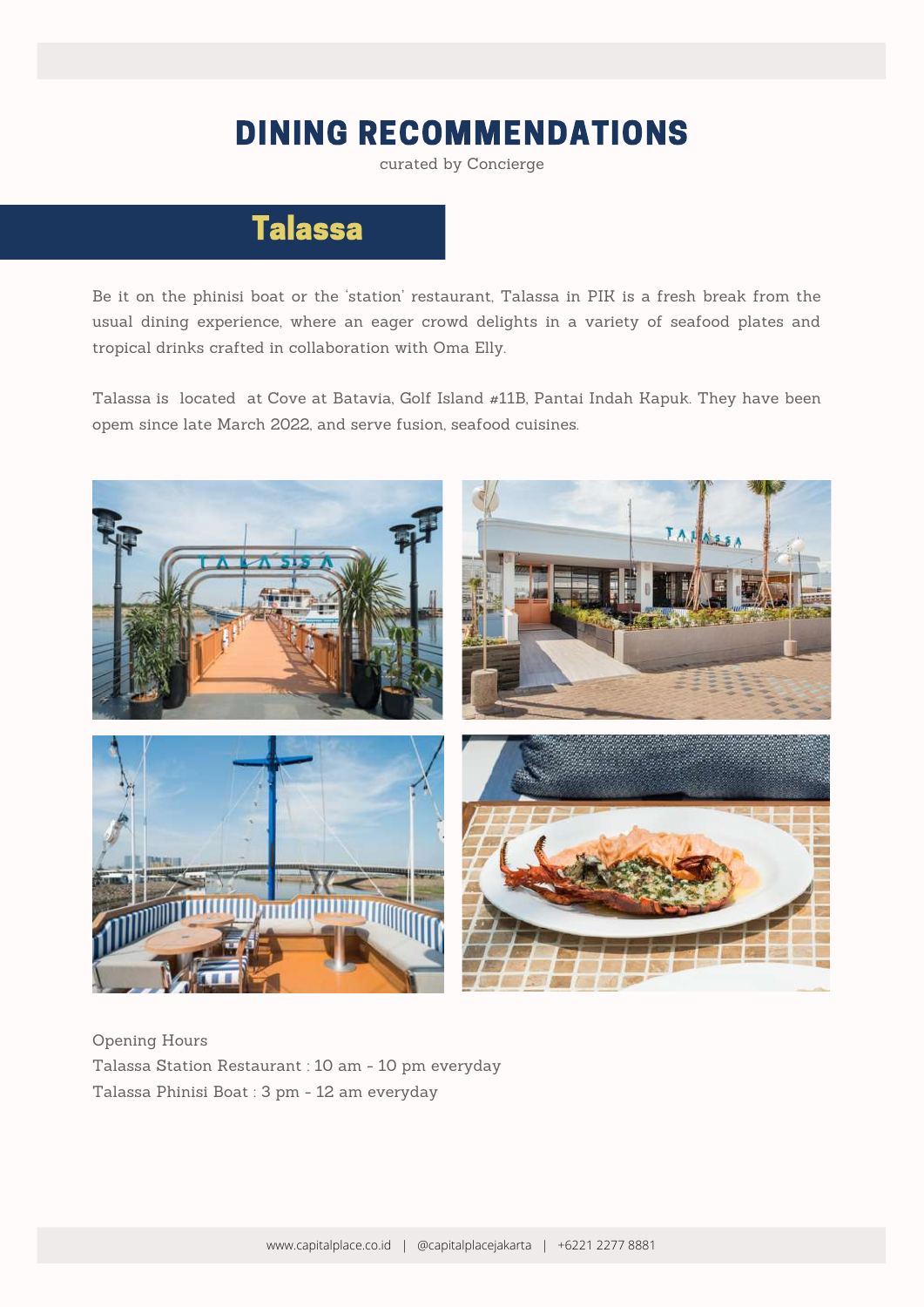## Livingstone Café and Bakery

Growing steadily for the past nine years, Livingstone finally charmed its way to Jakarta, setting up a second outlet at Cove at Batavia, just below [Talassa.](https://manual.co.id/article/talassa-pik/) Set in Pantai Indah Kapuk's burgeoning compound, the café already sees early risers and neighbourhood residents flocking the establishment since its 8 am opening, acquainting themselves with the café's homemade pastry, smooth coffee and an idyllic breakfast spread.



Opening Hours : 8 am - 10 pm everyday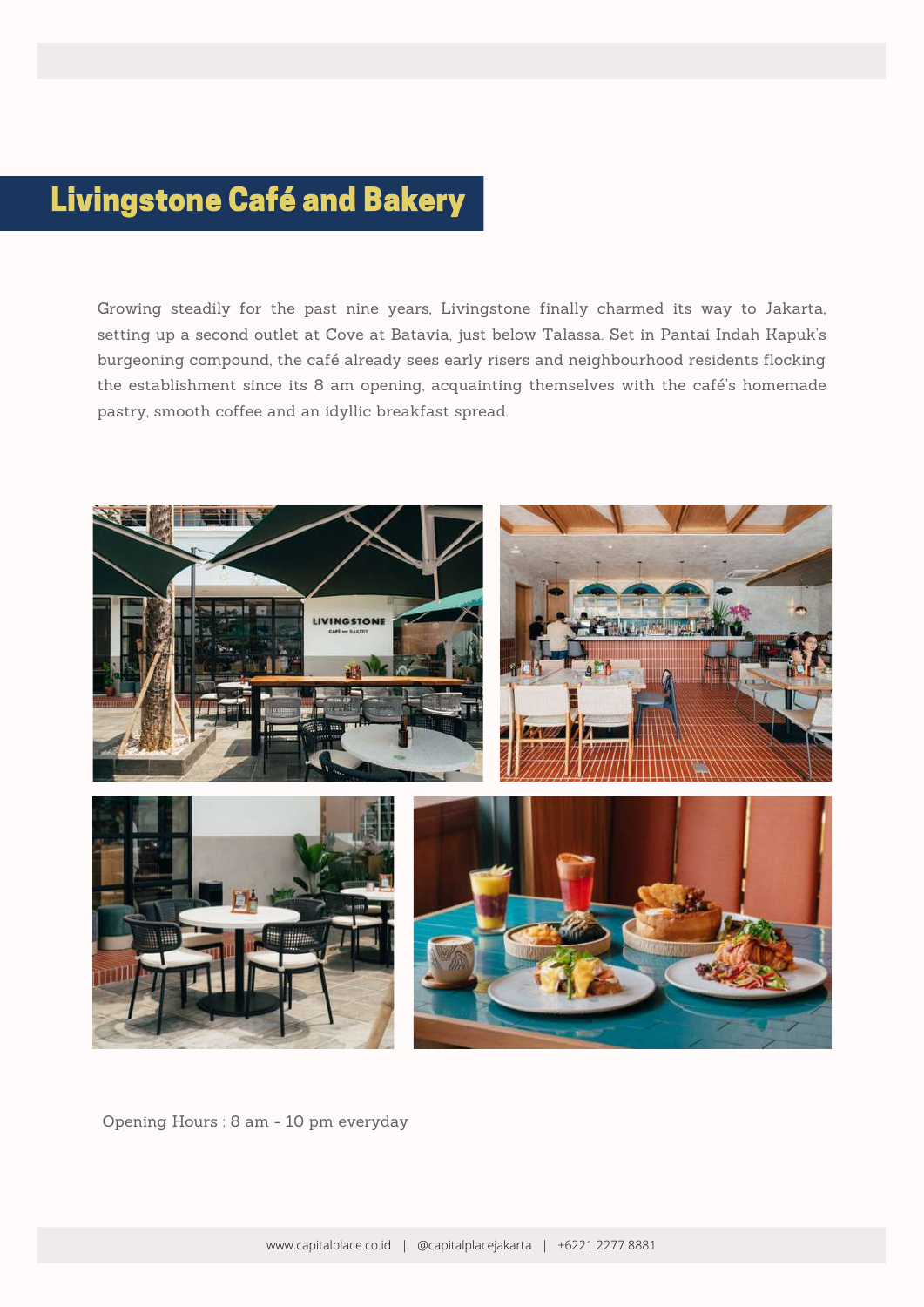## Nasi Peda Pelangi

Located at SCBD's Fairgrounds, Nasi Peda Pelangi presents a breath of fresh air amidst Jakarta's bustling business district. Infused with communal values, it serves a comforting curation of homemade Indonesian food executed with a thoughtful approach.

The titular dish, Nasi Peda, combines rice, stir-fried salted Peda fish, a sunny-side-up and sweet and spicy potato chips, the recipe's simplicity remains its main charm. There is also an ample selection of traditional snacks, be it sweet or savoury, such as sugar-dusted potato doughnuts and Peda-filled *panada*.



Opening Hours Monday - Saturday: 9 am - 8 pm Sunday: 9 am - 4 pm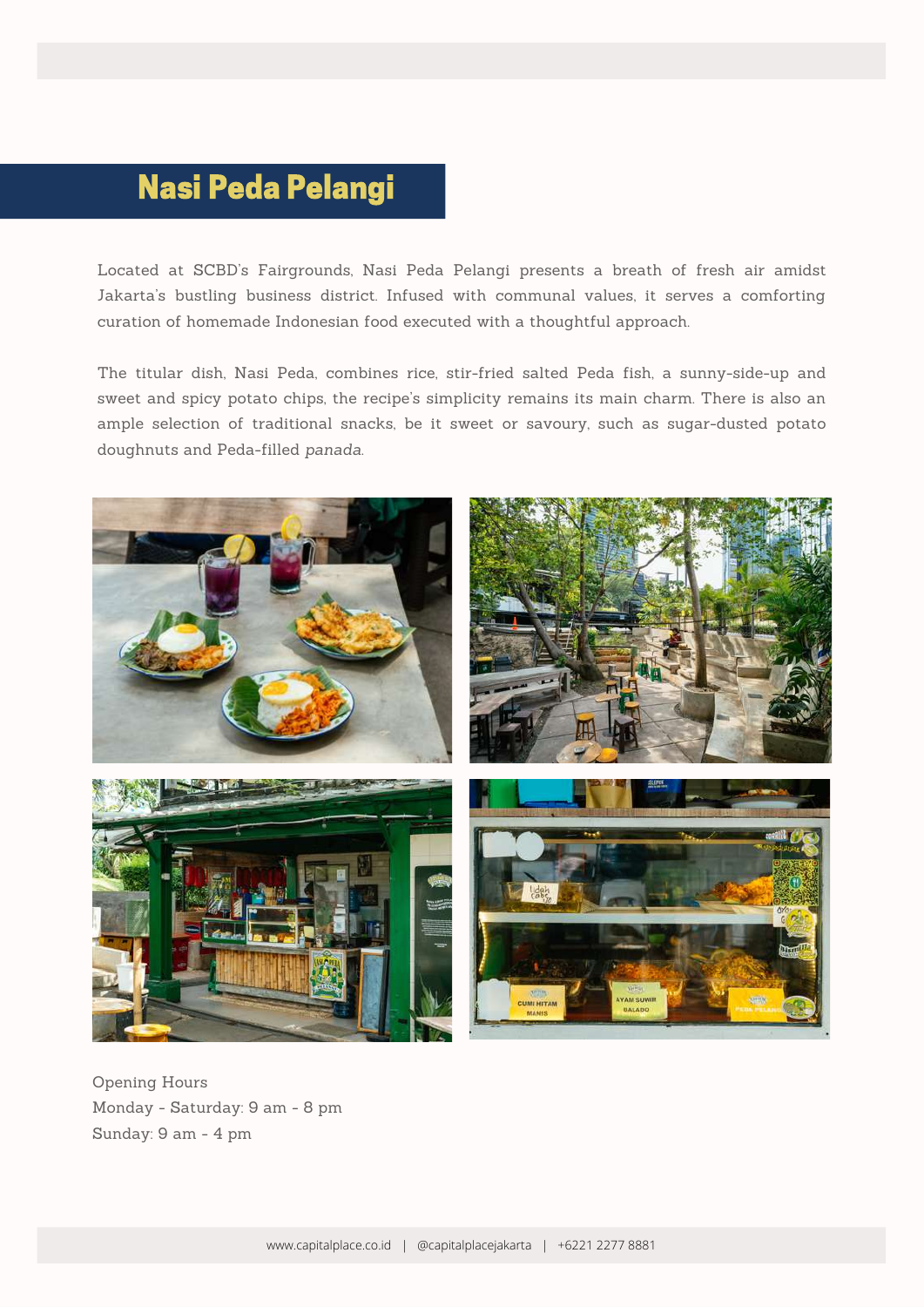

#### SPEND YOUR TIME AT NAUTILUS BAR

Personalize your gin and tonic with our new G&T coaster. Create the perfect combination of artisanal gin, homemade tonic and a fresh garnish. Need inspiration or expert tips? Have a chat with Bar Manager Ale or any of our knowledgeable bartenders. For more information and reservations, simply reach us at [#FSChat](https://www.instagram.com/explore/tags/fschat/) through WhatsApp at +6221 2277 1888

#### [#FSJakarta](https://www.instagram.com/explore/tags/fsjakarta/) [#MeetMeAtNautilus](https://www.instagram.com/explore/tags/meetmeatnautilus/)





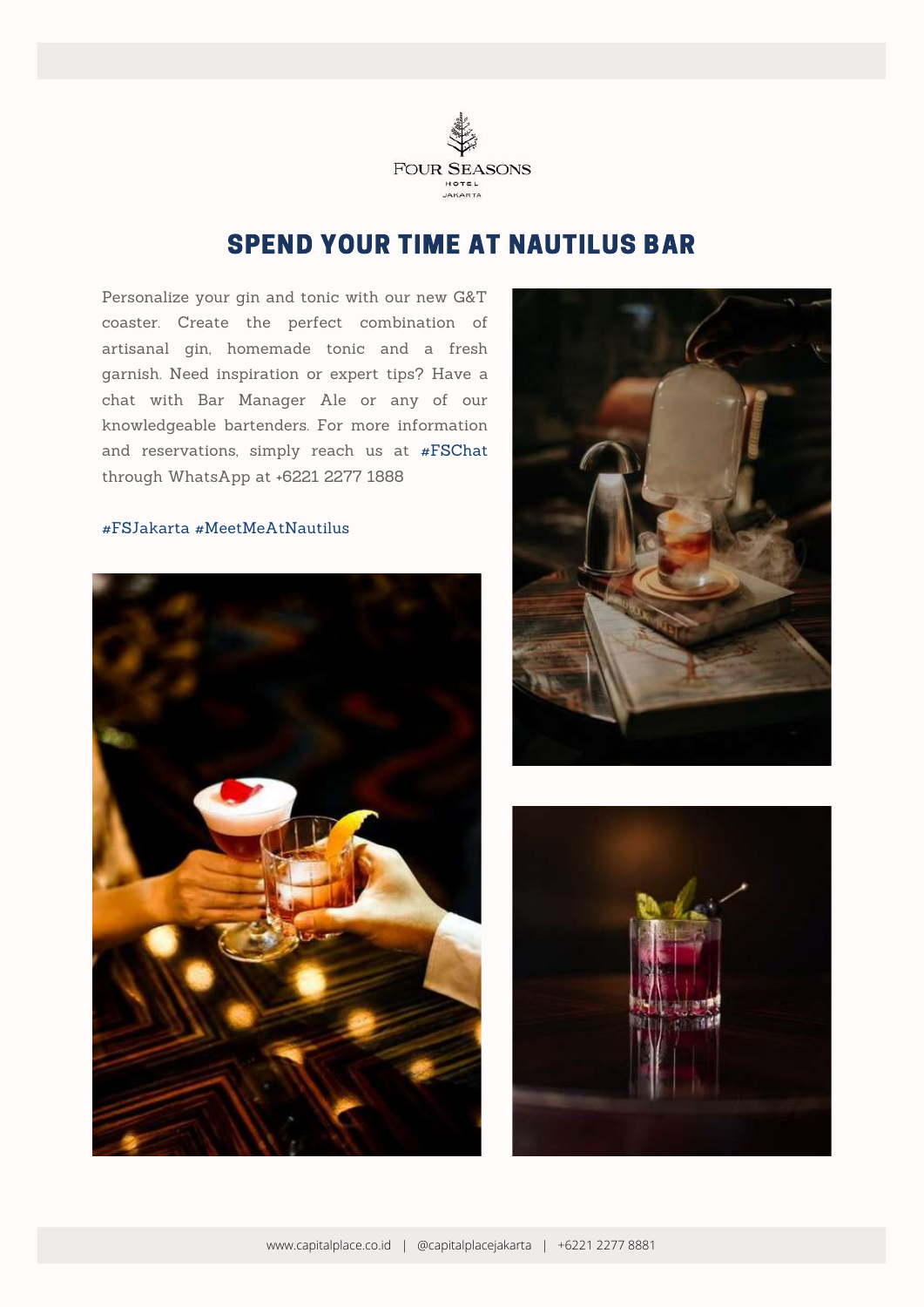

#### LUXURY FAMILY RETREAT - STAYCATION FOR FAMILY



Known as an urban oasis, Four Seasons Hotel Jakarta invites families to plan a memorable retreat with a package that includes an array of private family experiences right here at the Hotel. For an unforgettable and hassle-free getaway, stay close to home and enjoy 10% off our Room Rate, special kids' activities, daily breakfast and much more.

To make the family staycation even more exciting, the Hotel's guest experience team have curated special family activities that can be enjoyed only one family at one time in a private space. The package includes complementaries and activities, such as:

- 10% off our Room Rate
- Daily breakfast for two adults and two children ages 18 and under at Palm Court restaurant
- Complimentary extra bed for children ages 18 and under
- In-suite kids' activity: Four Seasons Window Art Drawing (please request this activity upon making your reservation)
- 50% off items from our kids' menu in our restaurants or through In-Suite Dining for children ages 18 and under (savings applies to up to two children per paying adult)
- 25% off entry tickets to KidZania for adults and children
- Self parking for one car per room

For more information of these offers and reservations, simply #FSChat us through WhatsApp +6221 2277 1888 or visit *[fourseasons.com/jakarta/offers](http://fourseasons.com/jakarta/offers)*